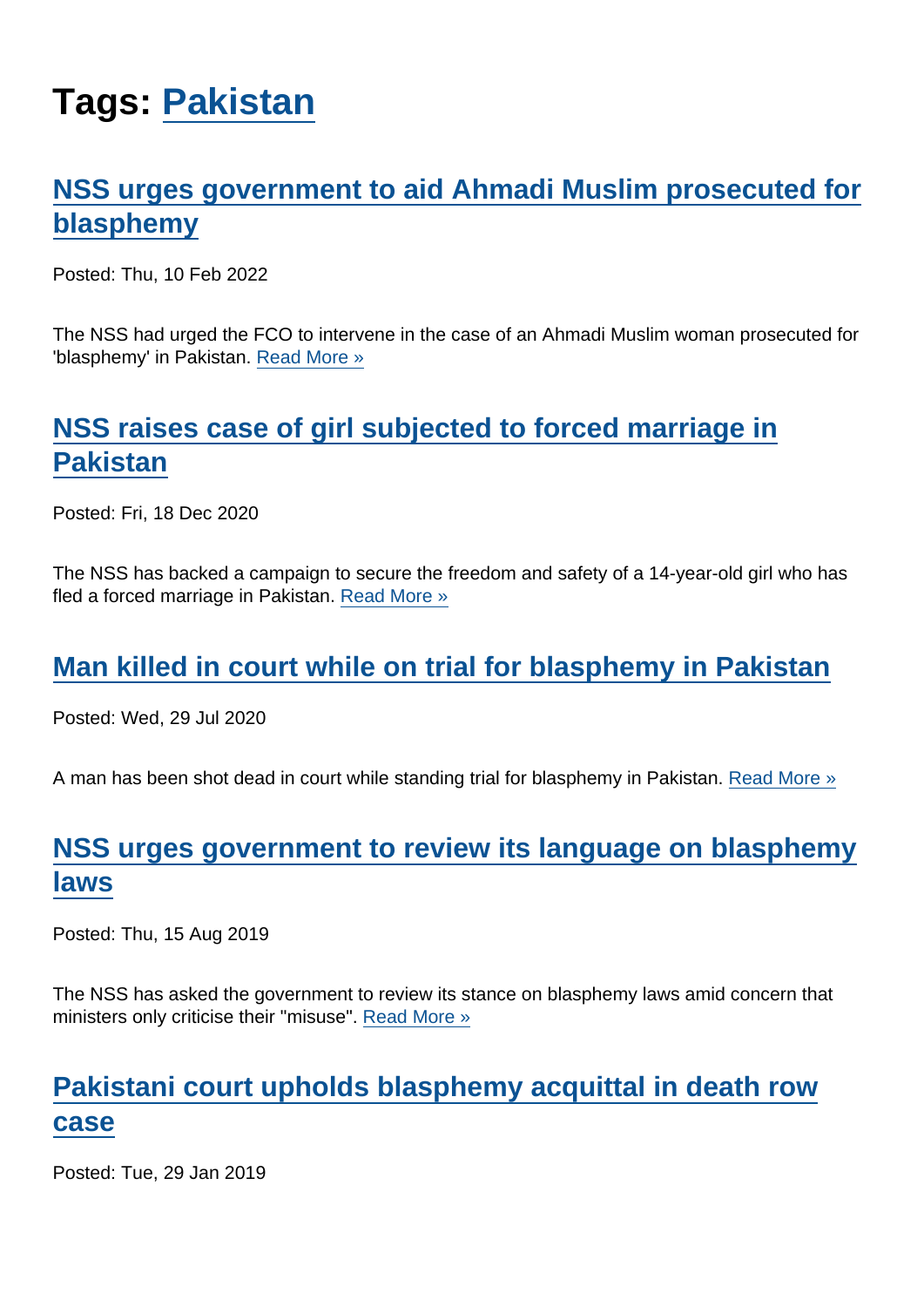Pakistan's top court has upheld its decision to acquit Asia Bibi, who spent eight years on death row on blasphemy charges. [Read More »](https://www.secularism.org.uk/news/2019/01/pakistani-court-upholds-blasphemy-acquittal-in-death-row-case)

## [Pakistani court orders woman facing death for blasphemy to](https://www.secularism.org.uk/news/2018/10/pakistani-court-orders-woman-facing-death-for-blasphemy-to-be-freed) [be freed](https://www.secularism.org.uk/news/2018/10/pakistani-court-orders-woman-facing-death-for-blasphemy-to-be-freed)

Posted: Wed, 31 Oct 2018

Pakistan's Supreme Court has ordered the freeing of Asia Bibi, who awaited a death sentence for blasphemy for eight years. [Read More »](https://www.secularism.org.uk/news/2018/10/pakistani-court-orders-woman-facing-death-for-blasphemy-to-be-freed)

# [NSS writes to Foreign Office over blasphemy case in](https://www.secularism.org.uk/news/2018/10/nss-writes-to-foreign-office-over-blasphemy-case-in-pakistan) [Pakistan](https://www.secularism.org.uk/news/2018/10/nss-writes-to-foreign-office-over-blasphemy-case-in-pakistan)

Posted: Fri, 12 Oct 2018

The NSS has urged the Foreign Office to do what it can to secure the release of a woman facing execution in Pakistan for blasphemy. [Read More »](https://www.secularism.org.uk/news/2018/10/nss-writes-to-foreign-office-over-blasphemy-case-in-pakistan)

#### [Pakistan's PM calls on 'Muslim world' to raise 'blasphemy' at](https://www.secularism.org.uk/news/2018/08/pakistans-pm-calls-on-muslim-world-to-raise-blasphemy-at-un) [UN](https://www.secularism.org.uk/news/2018/08/pakistans-pm-calls-on-muslim-world-to-raise-blasphemy-at-un)

Posted: Fri, 31 Aug 2018

Pakistan's prime minister has called on "Muslim countries" to raise a coordinated objection to cartoons of Muhammad at the UN. [Read More »](https://www.secularism.org.uk/news/2018/08/pakistans-pm-calls-on-muslim-world-to-raise-blasphemy-at-un)

## [NSS pays tribute to Asma Jahangir](https://www.secularism.org.uk/news/2018/02/nss-pays-tribute-to-asma-jahangir)

Posted: Mon, 12 Feb 2018

The NSS is saddened to learn that honorary associate and human rights activist Asma Jahangir has died at the age of 66. [Read More »](https://www.secularism.org.uk/news/2018/02/nss-pays-tribute-to-asma-jahangir)

## [UN tells Pakistan to end blasphemy laws and protect](https://www.secularism.org.uk/news/2017/08/un-tells-pakistan-to-end-blasphemy-laws-and-protect-minorities) [minorities](https://www.secularism.org.uk/news/2017/08/un-tells-pakistan-to-end-blasphemy-laws-and-protect-minorities)

Posted: Wed, 02 Aug 2017